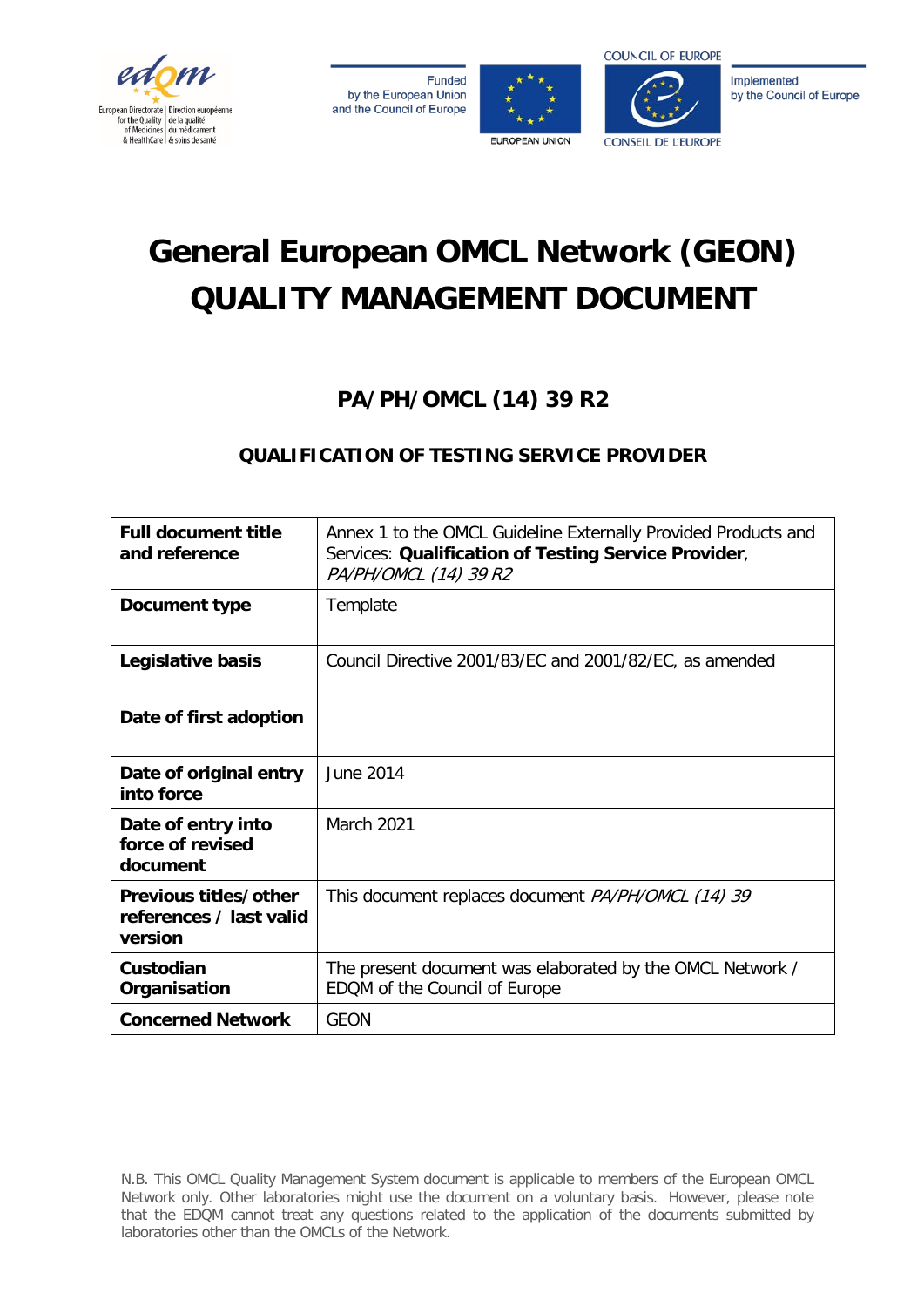#### **ANNEX I**

#### **QUALIFICATION OF TESTING SERVICE PROVIDER**

#### **1. Description**

| Testing service provider        |  |
|---------------------------------|--|
| <b>Division</b>                 |  |
| <b>Address</b>                  |  |
| Postcode / City / Country       |  |
| Contact person / Tel.           |  |
| Responsible / Qualified Person  |  |
| Title and professional training |  |
| Type of test / Remarks          |  |
| Test parameter / Test method    |  |

#### **2. QS Status**

| Test accredited according to ISO 17025                          |  |
|-----------------------------------------------------------------|--|
| Test covered by MJA scope                                       |  |
| <b>GLP</b> certification                                        |  |
| <b>GMP</b> certification                                        |  |
| Pre-qualification programme of WHO                              |  |
| Accreditation body / Certification company/ MJA<br>performed by |  |
| Accreditation / Certification / MJA attestation<br>number       |  |

If accredited or certified, please skip section 3 and continue to section 4*. Archiving*